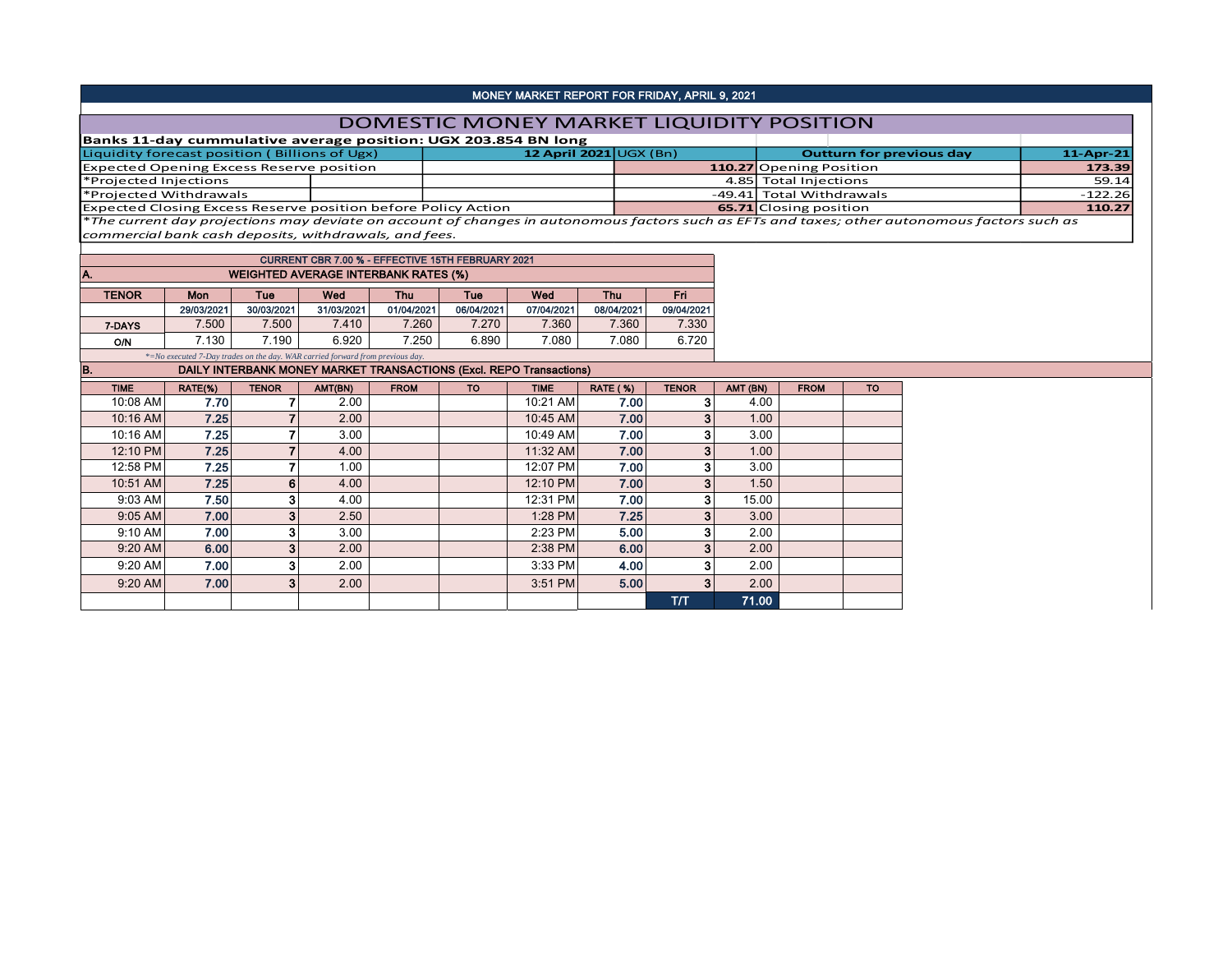| $\overline{c}$ .                                                     |                                                                                                                                                                                                                                                                                                                                                                                                                                                                                                                                                                                                                                                                                                                                                                                                                                                                                                                                                                                                                                                                                                                                                               |           |           |                 |                            | CBR AND THE 7- DAY WAR INTERBANK RATES                              |                 |                |                       |                       |
|----------------------------------------------------------------------|---------------------------------------------------------------------------------------------------------------------------------------------------------------------------------------------------------------------------------------------------------------------------------------------------------------------------------------------------------------------------------------------------------------------------------------------------------------------------------------------------------------------------------------------------------------------------------------------------------------------------------------------------------------------------------------------------------------------------------------------------------------------------------------------------------------------------------------------------------------------------------------------------------------------------------------------------------------------------------------------------------------------------------------------------------------------------------------------------------------------------------------------------------------|-----------|-----------|-----------------|----------------------------|---------------------------------------------------------------------|-----------------|----------------|-----------------------|-----------------------|
|                                                                      |                                                                                                                                                                                                                                                                                                                                                                                                                                                                                                                                                                                                                                                                                                                                                                                                                                                                                                                                                                                                                                                                                                                                                               |           |           |                 |                            |                                                                     |                 |                |                       |                       |
| 9.000                                                                |                                                                                                                                                                                                                                                                                                                                                                                                                                                                                                                                                                                                                                                                                                                                                                                                                                                                                                                                                                                                                                                                                                                                                               |           |           |                 |                            |                                                                     |                 |                |                       |                       |
| 8.000                                                                |                                                                                                                                                                                                                                                                                                                                                                                                                                                                                                                                                                                                                                                                                                                                                                                                                                                                                                                                                                                                                                                                                                                                                               |           |           |                 |                            |                                                                     |                 |                |                       |                       |
|                                                                      |                                                                                                                                                                                                                                                                                                                                                                                                                                                                                                                                                                                                                                                                                                                                                                                                                                                                                                                                                                                                                                                                                                                                                               |           |           |                 |                            |                                                                     |                 |                |                       |                       |
| 7.000                                                                |                                                                                                                                                                                                                                                                                                                                                                                                                                                                                                                                                                                                                                                                                                                                                                                                                                                                                                                                                                                                                                                                                                                                                               |           |           |                 |                            |                                                                     |                 |                |                       |                       |
| 6.000                                                                |                                                                                                                                                                                                                                                                                                                                                                                                                                                                                                                                                                                                                                                                                                                                                                                                                                                                                                                                                                                                                                                                                                                                                               |           |           |                 |                            |                                                                     |                 |                |                       |                       |
|                                                                      |                                                                                                                                                                                                                                                                                                                                                                                                                                                                                                                                                                                                                                                                                                                                                                                                                                                                                                                                                                                                                                                                                                                                                               |           |           |                 |                            |                                                                     |                 |                |                       |                       |
| 5.000                                                                |                                                                                                                                                                                                                                                                                                                                                                                                                                                                                                                                                                                                                                                                                                                                                                                                                                                                                                                                                                                                                                                                                                                                                               |           |           |                 |                            |                                                                     |                 |                |                       |                       |
|                                                                      |                                                                                                                                                                                                                                                                                                                                                                                                                                                                                                                                                                                                                                                                                                                                                                                                                                                                                                                                                                                                                                                                                                                                                               |           |           |                 |                            |                                                                     |                 |                |                       |                       |
|                                                                      |                                                                                                                                                                                                                                                                                                                                                                                                                                                                                                                                                                                                                                                                                                                                                                                                                                                                                                                                                                                                                                                                                                                                                               |           |           |                 |                            |                                                                     |                 |                | 06/04/2021 07/04/2021 | 08/04/2021 09/04/2021 |
|                                                                      |                                                                                                                                                                                                                                                                                                                                                                                                                                                                                                                                                                                                                                                                                                                                                                                                                                                                                                                                                                                                                                                                                                                                                               |           |           | -CBR rate       | -Upper bound               |                                                                     | -Lower bound    |                | • Overnight WAR       |                       |
| D.                                                                   |                                                                                                                                                                                                                                                                                                                                                                                                                                                                                                                                                                                                                                                                                                                                                                                                                                                                                                                                                                                                                                                                                                                                                               |           |           |                 |                            |                                                                     |                 |                |                       |                       |
| <b>DATE</b>                                                          |                                                                                                                                                                                                                                                                                                                                                                                                                                                                                                                                                                                                                                                                                                                                                                                                                                                                                                                                                                                                                                                                                                                                                               |           |           | <b>THUR</b>     | <b>THUR</b>                | <b>TOTAL</b>                                                        |                 |                |                       |                       |
|                                                                      | 15-Apr-21                                                                                                                                                                                                                                                                                                                                                                                                                                                                                                                                                                                                                                                                                                                                                                                                                                                                                                                                                                                                                                                                                                                                                     | 22-Apr-21 | 29-Apr-21 | 06-May-21       | 27-May-21                  |                                                                     |                 |                |                       |                       |
| <b>REPO</b>                                                          | 1,039.37                                                                                                                                                                                                                                                                                                                                                                                                                                                                                                                                                                                                                                                                                                                                                                                                                                                                                                                                                                                                                                                                                                                                                      |           |           |                 |                            | 1,039.37                                                            |                 |                |                       |                       |
| <b>REV REPO</b>                                                      |                                                                                                                                                                                                                                                                                                                                                                                                                                                                                                                                                                                                                                                                                                                                                                                                                                                                                                                                                                                                                                                                                                                                                               |           | $\sim$    |                 | ÷                          |                                                                     |                 |                |                       |                       |
| <b>DEPO AUCT</b>                                                     | 87.30                                                                                                                                                                                                                                                                                                                                                                                                                                                                                                                                                                                                                                                                                                                                                                                                                                                                                                                                                                                                                                                                                                                                                         | 154.90    | 76.10     | 20.00           | 21.10                      | 359.40                                                              |                 |                |                       |                       |
| <b>TOTALS</b>                                                        |                                                                                                                                                                                                                                                                                                                                                                                                                                                                                                                                                                                                                                                                                                                                                                                                                                                                                                                                                                                                                                                                                                                                                               |           |           | 20.00           | 21.10                      | 1,398.77                                                            |                 |                |                       |                       |
|                                                                      |                                                                                                                                                                                                                                                                                                                                                                                                                                                                                                                                                                                                                                                                                                                                                                                                                                                                                                                                                                                                                                                                                                                                                               |           |           |                 |                            |                                                                     |                 |                |                       |                       |
|                                                                      |                                                                                                                                                                                                                                                                                                                                                                                                                                                                                                                                                                                                                                                                                                                                                                                                                                                                                                                                                                                                                                                                                                                                                               |           |           |                 |                            |                                                                     |                 |                |                       |                       |
|                                                                      |                                                                                                                                                                                                                                                                                                                                                                                                                                                                                                                                                                                                                                                                                                                                                                                                                                                                                                                                                                                                                                                                                                                                                               |           |           |                 | Eii)                       | <b>MONETARY POLICY MARKET OPERATIONS</b>                            |                 |                |                       |                       |
|                                                                      |                                                                                                                                                                                                                                                                                                                                                                                                                                                                                                                                                                                                                                                                                                                                                                                                                                                                                                                                                                                                                                                                                                                                                               |           |           | 12/04/2021      | OMO                        | (VERTICAL REPOS, REV-REPOS & DEPOSIT AUCTIONS)<br><b>ISSUE DATE</b> | <b>AMOUNT</b>   | <b>WAR</b>     | <b>RANGE</b>          | <b>TENOR</b>          |
|                                                                      |                                                                                                                                                                                                                                                                                                                                                                                                                                                                                                                                                                                                                                                                                                                                                                                                                                                                                                                                                                                                                                                                                                                                                               |           |           | 12/04/2021 REPO |                            | 04-Mar                                                              | 1,012.00        | 7.000          |                       | $\overline{7}$        |
|                                                                      | 4.000<br>25/03/2021 26/03/2021 29/03/2021 30/03/2021 31/03/2021 01/04/2021<br>23/03/2021 24/03/2021<br>-7-day WAR<br>MONETARY POLICY OPERATIONS MATURITIES PROFILE: (15 APR 2021 - 27 MAY 2021)<br><b>THUR</b><br><b>THUR</b><br><b>THUR</b><br>1,126.67<br>154.90<br>76.10<br>Total O/S Deposit Auction balances held by BOU up to 04 JUNE 2021: UGX 483 BN<br>Total O/S Repo, Reverse Repo & Deposit Auction balances held by BOU: UGX 1,521 BN<br>(Ei) STOCK OF TREASURY SECURITIES<br><b>LAST TBIILS ISSUE DATE: 8-MAR-2021</b><br>On-the-run O/S T-BILL STOCKs (Bns-UGX)<br>6,009.19<br>On-the-run O/S T-BONDSTOCKs(Bns-UGX)<br>18,583.56<br>24,592.76<br><b>TOTAL STOCK YTM (%)</b><br><b>CHANGE IN</b><br>(BN UGX)<br>AT CUT OFF*<br>YTM (+/-)<br>74.93<br>0.021<br>7.011<br>$-0.073$<br>422.63<br>9.999<br>0.301<br>5,511.63<br>11.851<br>13.550<br>$-1.700$<br>$\overline{\phantom{a}}$<br>13.977<br>$-1.973$<br>$\sim$<br>1.600<br>16.500<br>1,871.05<br>15.970<br>$-0.030$<br>8,547.22<br>$-0.400$<br>7,147.58<br>16.100<br>$-0.510$<br>1,017.70<br>16.990<br>Cut OFF is the lowest price/ highest yield that satisfies the auction awarded amount |           |           | <b>REPO</b>     | 05-Mar                     | 128.00                                                              | 7.000           |                | 6                     |                       |
| TOTAL TBILL & TBOND STOCK- UGX<br>O/S=Outstanding<br><b>MATURITY</b> |                                                                                                                                                                                                                                                                                                                                                                                                                                                                                                                                                                                                                                                                                                                                                                                                                                                                                                                                                                                                                                                                                                                                                               |           |           |                 | <b>REPO</b>                | 11-Mar                                                              | 885.00          | 7.000          |                       | $\overline{7}$        |
|                                                                      |                                                                                                                                                                                                                                                                                                                                                                                                                                                                                                                                                                                                                                                                                                                                                                                                                                                                                                                                                                                                                                                                                                                                                               |           |           |                 | <b>REPO</b>                | 15-Mar                                                              | 203.50          | 7.000          |                       | 3                     |
|                                                                      |                                                                                                                                                                                                                                                                                                                                                                                                                                                                                                                                                                                                                                                                                                                                                                                                                                                                                                                                                                                                                                                                                                                                                               |           |           |                 | <b>DAUT</b>                | 18-Mar                                                              | 25.06           | 7.330          |                       | 28                    |
| 91                                                                   |                                                                                                                                                                                                                                                                                                                                                                                                                                                                                                                                                                                                                                                                                                                                                                                                                                                                                                                                                                                                                                                                                                                                                               |           |           |                 | <b>DAUT</b>                | 18-Mar                                                              | 11.96           | 7.558          |                       | 56                    |
| 182                                                                  |                                                                                                                                                                                                                                                                                                                                                                                                                                                                                                                                                                                                                                                                                                                                                                                                                                                                                                                                                                                                                                                                                                                                                               |           |           |                 | <b>REPO</b>                | 18-Mar                                                              | 550.00          | 7.000          |                       | $\overline{7}$        |
| 364                                                                  |                                                                                                                                                                                                                                                                                                                                                                                                                                                                                                                                                                                                                                                                                                                                                                                                                                                                                                                                                                                                                                                                                                                                                               |           |           |                 | <b>DAUT</b>                | 25-Mar                                                              | 45.05           | 7.306          |                       | 28                    |
| 2YR                                                                  |                                                                                                                                                                                                                                                                                                                                                                                                                                                                                                                                                                                                                                                                                                                                                                                                                                                                                                                                                                                                                                                                                                                                                               |           |           |                 | <b>DAUT</b>                | 25-Mar                                                              | 14.43           | 7.541          |                       | 56                    |
| 3YR                                                                  |                                                                                                                                                                                                                                                                                                                                                                                                                                                                                                                                                                                                                                                                                                                                                                                                                                                                                                                                                                                                                                                                                                                                                               |           |           |                 | <b>REPO</b>                | 25-Mar                                                              | 340.00          | 7.000          |                       | $\overline{7}$        |
| 5YR                                                                  |                                                                                                                                                                                                                                                                                                                                                                                                                                                                                                                                                                                                                                                                                                                                                                                                                                                                                                                                                                                                                                                                                                                                                               |           |           |                 | <b>REPO</b>                | 29-Mar                                                              | 561.50          | 7.000          |                       | $\mathbf{3}$          |
| <b>10YR</b>                                                          |                                                                                                                                                                                                                                                                                                                                                                                                                                                                                                                                                                                                                                                                                                                                                                                                                                                                                                                                                                                                                                                                                                                                                               |           |           |                 | <b>REPO</b>                | 30-Mar                                                              | 97.50           | 7.000          |                       | $\overline{2}$        |
| <b>15YR</b>                                                          |                                                                                                                                                                                                                                                                                                                                                                                                                                                                                                                                                                                                                                                                                                                                                                                                                                                                                                                                                                                                                                                                                                                                                               |           |           |                 | <b>REPO</b>                | 31-Mar                                                              | 248.50          | 7.000          |                       | $\overline{1}$<br>28  |
| <b>20YR</b>                                                          |                                                                                                                                                                                                                                                                                                                                                                                                                                                                                                                                                                                                                                                                                                                                                                                                                                                                                                                                                                                                                                                                                                                                                               |           |           |                 | <b>DAUT</b>                | 01-Apr                                                              | 16.90           | 7.333          |                       |                       |
|                                                                      |                                                                                                                                                                                                                                                                                                                                                                                                                                                                                                                                                                                                                                                                                                                                                                                                                                                                                                                                                                                                                                                                                                                                                               |           |           |                 | <b>DAUT</b><br><b>REPO</b> | 01-Apr<br>01-Apr                                                    | 20.86<br>803.00 | 7.536<br>7.000 |                       | 56<br>$\overline{7}$  |
|                                                                      |                                                                                                                                                                                                                                                                                                                                                                                                                                                                                                                                                                                                                                                                                                                                                                                                                                                                                                                                                                                                                                                                                                                                                               |           |           |                 | <b>REPO</b>                | 06-Apr                                                              | 324.50          | 7.000          |                       | $\overline{2}$        |
|                                                                      |                                                                                                                                                                                                                                                                                                                                                                                                                                                                                                                                                                                                                                                                                                                                                                                                                                                                                                                                                                                                                                                                                                                                                               |           |           |                 | <b>DAUT</b>                | 08-Apr                                                              | 19.89           | 7.318          |                       | 28                    |
|                                                                      |                                                                                                                                                                                                                                                                                                                                                                                                                                                                                                                                                                                                                                                                                                                                                                                                                                                                                                                                                                                                                                                                                                                                                               |           |           |                 | <b>DAUT</b>                | 08-Apr                                                              | 95.89           | 7.428          |                       | 57                    |
|                                                                      |                                                                                                                                                                                                                                                                                                                                                                                                                                                                                                                                                                                                                                                                                                                                                                                                                                                                                                                                                                                                                                                                                                                                                               |           |           |                 | <b>REPO</b>                | 08-Apr                                                              | 923.00          | 7.000          |                       | $\overline{7}$        |
|                                                                      |                                                                                                                                                                                                                                                                                                                                                                                                                                                                                                                                                                                                                                                                                                                                                                                                                                                                                                                                                                                                                                                                                                                                                               |           |           |                 | <b>REPO</b>                | 09-Apr                                                              | 115.00          | 7.000          |                       | $\overline{6}$        |
|                                                                      |                                                                                                                                                                                                                                                                                                                                                                                                                                                                                                                                                                                                                                                                                                                                                                                                                                                                                                                                                                                                                                                                                                                                                               |           |           |                 | WAR-Weighted Average Rate  |                                                                     |                 |                |                       |                       |